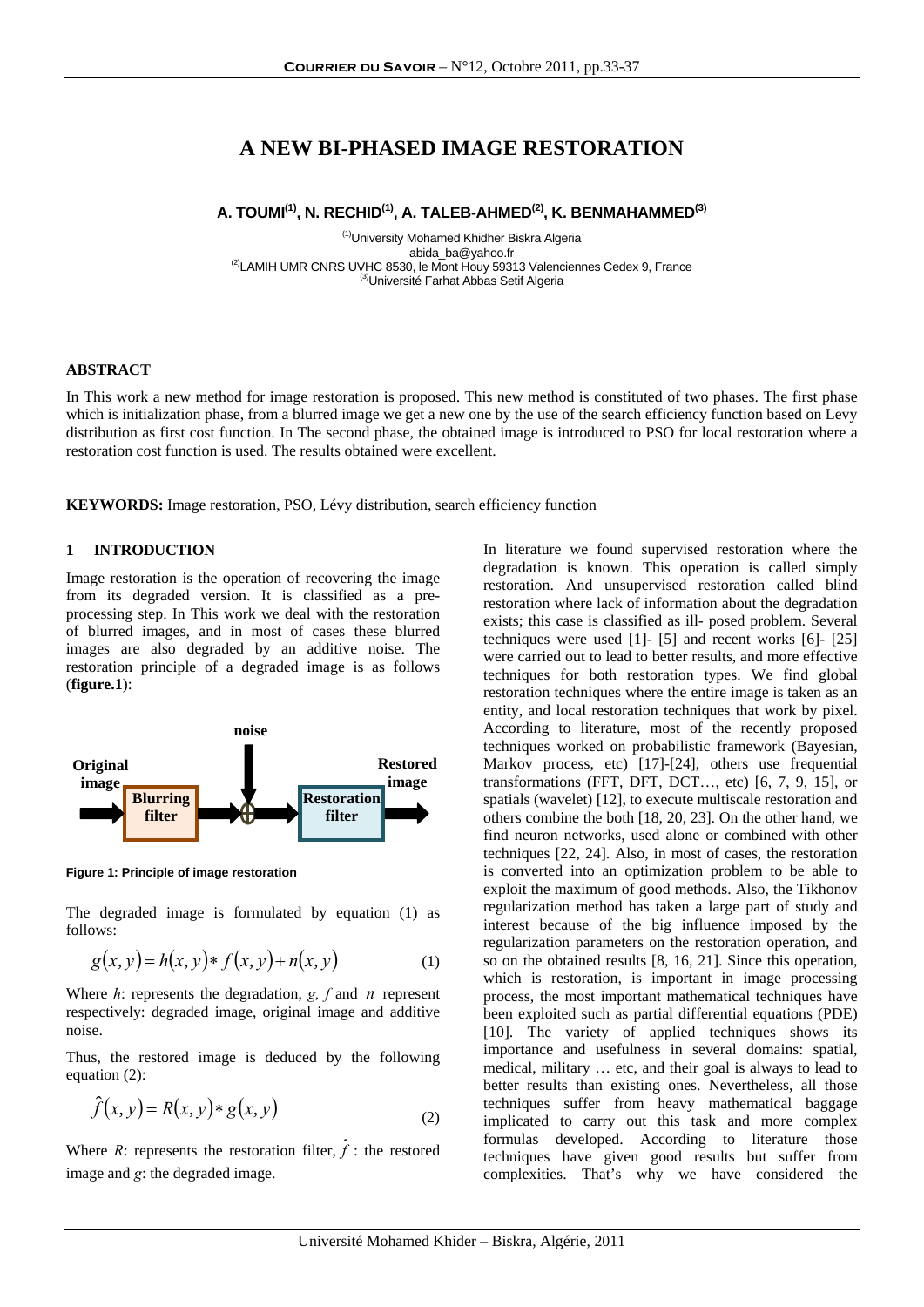application of the Particles Swarm Optimization technique (PSO) in this framework due to its simplicity and lightness and also because of the results that had been given in all domains where it was applied. But also this tool suffers from some problems as random initialization, so we have introduced a kind of initialization phase to resolve this problem.

Thus, the present paper is organized as follows: Particles Swarm Optimization technique is presented in section 2. Section 3 presents the Levy process. In section 4, the proposed restoration algorithm is presented. Our application results in section 5. And the conclusion is in section 6.

## **2 PARTICLE SWARM OPTIMIZATION**

Particle Swarm Optimization is an evolutionary tool which uses "a population" of candidate solutions to develop an optimal solution of a problem. The degree of optimality is measured by a fitness function defined by the user [25- 28, 32]. This paradigm has emerged in 1995 in the United States. The PSO, which has roots in artificial life and social psychology as well as engineering and computer science, differs from evolutionary computation methods in that the population members called "particles" are scattered in the space of the problem [27] and [28]. The behaviour of the swarm is described from a particle view angle [28]- [31]. At first, the swarm is shared out in the search space; each particle has a random velocity. Then, at any time step, each particle is able to evaluate the quality of its position and keep in memory its best performance,  $y_i$  equation (3), i.e. the best position it has reached until now and its quality. It is able to question a certain number of its own kind and get from each one of them its own best performance. It chooses the best of the best performances it knows,  $\hat{y}$  equation (4), modifies its velocity according to this information and to its own data and it moves consequently, equations (5) and (6).

The search strategy of algorithms based on population as the PSO constitutes two phases, exploration and exploitation. The first is responsible for the detection of the more promising areas in the search space; the second permits to promote the convergence of the particles toward the best detected solution [31]. The PSO can be arranged under the class of iterative methods as well as within the stochastic techniques.

Each particle in the swarm is represented by the following characteristics [25-28]:

 $x_i$ : The current position of the particle *i*.

 $v_i$ : The current velocity of the particle *i*.

The update of the personal best position of a particle is as follows:

$$
y_i(t+1) = \begin{cases} y_i(t) & \text{si } f(x_i(t+1)) \ge f(y_i(t)) \\ x_i(t+1) & \text{si } f(x_i(t+1)) < f(y_i(t)) \end{cases} (3)
$$

The position of the global best particle is then given by:

$$
\hat{y}(t) \in \{y_0, y_1, \ldots, y_s\} = \min\{f(y_0(t)), f(y_1(t)), \ldots, f(y_s(t))\} \tag{4}
$$

*S*: denotes the size of the swarm.

So the velocity of the particle  $i$  is updated using the following equation:

$$
v_{ij}(t+1) = w v_{ij}(t) + r_i c_1 (y_{i,j}(t) - x_{ij}(t)) +r_2 c_2 (\hat{y}_j(t) - x_{ij}(t))
$$
\n(5)

Where: *w* is the inertia weight

 $c_1$  and  $c_2$  are acceleration constants

 $r_1$  and  $r_2$  are uniformly distributed variables.

*j*=1: *D*, where *D*: the dimension of the search space of the considered problem.

The position of the particle *i* is updated by the equation:

$$
x_{ij}(t+1) = x_{ij}(t) + v_{ij}(t+1)
$$
 (6)

The equation (5) is the velocity vector which drives the search process and reflects the "sociability" of particles.

## **3 SEARCH EFFICIENCY FUNCTION**

The scale free movement patterns of some individuals (independent foragers) have arisen a considerable interest because such patterns are known to constitute an optimal searching strategy when target sites are randomly and sparsely distributed. An idealised model in which a searcher moves on a straight line towards the nearest target if the target site lies within a direct vision distance, *r*, otherwise the searcher chooses a direction at random and a distance, *l*, drawn from a Lévy distribution,  $P(l) \sim l^{\mu}$  where  $l < \mu < 3$ . It then moves incrementally towards the new location whilst constantly seeking for targets within a radius, *r*. If no target is sited, it stops after traversing the distance *l* and chooses a new direction and a new distance, otherwise it proceeds to the target. A Search Efficiency Function (SEF) *η(µ)* was defined by [34] to be reciprocal of the mean distance travelled by a searcher before detection of a target site:

$$
\eta = \frac{1}{N_{\iota} \langle l \rangle} \tag{7}
$$

Where  $\langle l \rangle$  is the mean length of a flight- line segment and  $N_l$  is the mean number of straight- line segments traversed before arrival at a target site. The distance between successive targets is approximated by the mean distance between successive targets, *λ*,

$$
\langle l \rangle = \left(\frac{\mu - 1}{2 - \mu}\right) \left(\frac{\lambda^{2 - \mu} - r^{2 - \mu}}{r^{1 - \mu}}\right) + \frac{\lambda^{2 - \mu}}{r^{1 - \mu}}
$$
(8)

This aspect of searching is captured by optimal Lévyflights searching strategies. This is because such flights typically comprise of many, relatively short segments, punctuated by occasional longer segments. The search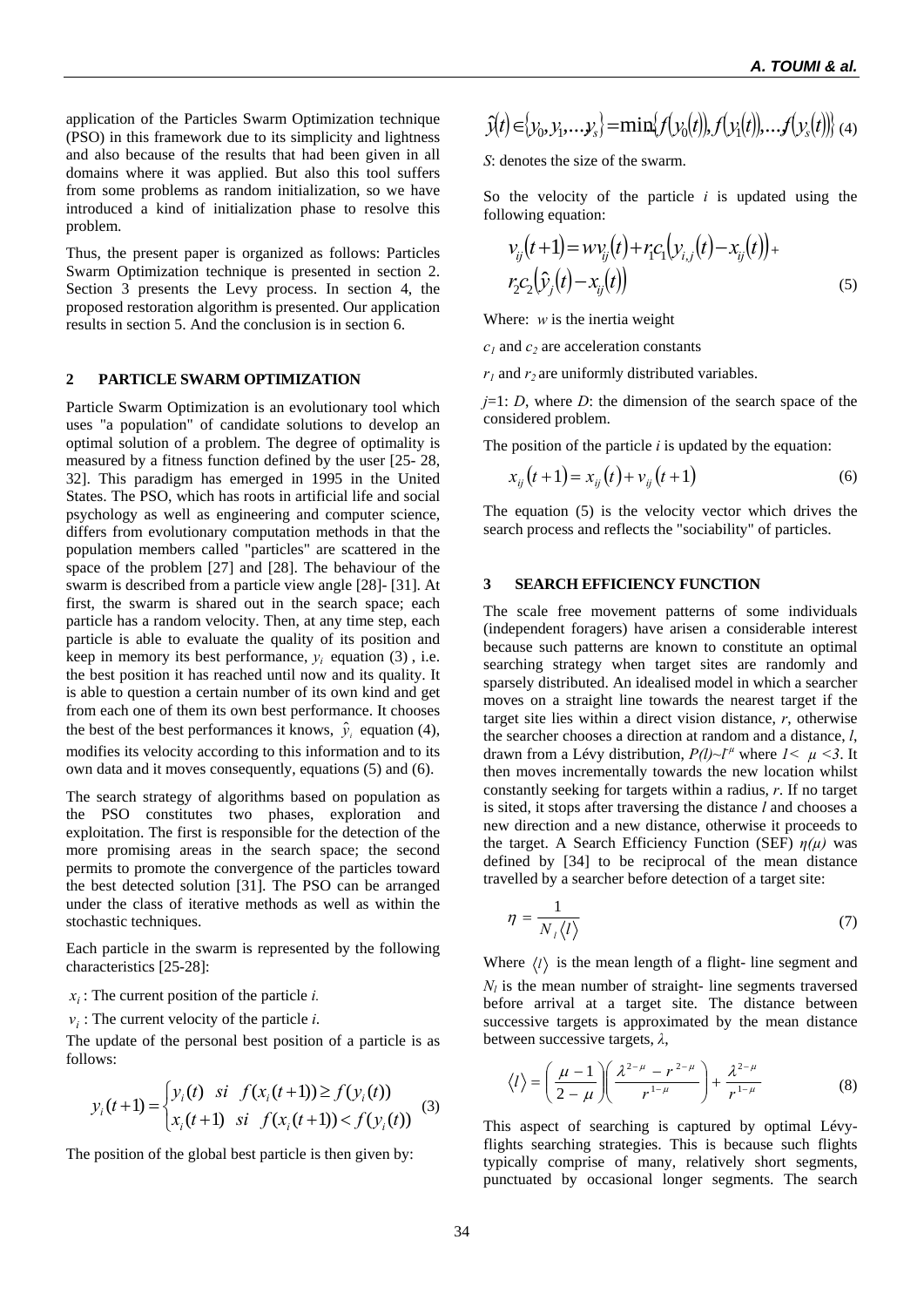started from an arbitrary point,  $x_0$  in the interval  $\int$ - $\lambda$ /2,  $\lambda$ /2], the average number of straight- line flight- segments traversed before first reaching a target is

$$
N_l = \frac{1}{2K} \left( \frac{(x_0 + L)(L - x_0)}{r^2} \right)^{(\mu - 1)/2}
$$
 (9)

Where  $L=\lambda/2$  and *K* is the diffusivity. The searching efficiency is dependent upon the initial location of the searcher.

## **4 PROPOSED METHOD**

In previous work we have used the PSO, the powerful optimization tool, in image restoration problem [33]. It has given good results. But any evolutionary algorithm can suffer from the premature convergence, and it is essentially due to initialization which is generally random. To remedy this problem we propose the introduction of an initialization phase in image restoration procedure before the use of the PSO. Our proposed initialization is elaborated by the search efficiency function [34].

#### *The proposed algorithm*

*i.Degraded image ii.Phase 1: use of the SEF as cost function iii.Phase 2: use of the CLSE as cost function iv.Restored image Phase 1: initial restoration phase* 

- *1. L= taken as the maximum intensity of a pixel*
- *2. x0=degraded image*
- 3. *Calculation of N<sub>b</sub>* from equation (9)
- *4. Calculation of*  $\langle l \rangle$ *, from equation (8)*
- *5. Calculation of η, from equation (7)*
- *6. Use of equation (3) for the best personal performance*
- *7. Use of equation (4) for the best global performance*
- *8. Use of equation (5) for the velocity update*
- *9. Use of equation (6) for the position update*
- *10. Get the first restored image*

*Phase 2: final restoration phase* 

- *1. Restored image from the phase 1*
- *2. Use of equation (3) for the best personal performance*
- *3. Use of equation (4) for the best global performance*
- *4. Use of equation (5) for the velocity update*
- *5. Use of equation (6) for the position update*

## **5 RESULTS DISCUSSION**

To show the performance of this algorithm we used the cameraman image, figure 2. a, as a test. To evaluate the performances of our algorithm we have chosen the PSNR metric in **DB** [15]**.**

$$
PSNR = 10\log_{10}\left(\frac{255^2}{MSE}\right) \tag{10}
$$

Where, MSE is the Mean Square Error between the original image and the restored image.

The test image was degraded by a Gaussian blur (5x5) with variance  $\sigma_f = 0.5$  mean  $\mu_f = 0$ . Firstly we restored the blurred image. Lastly we restored the blurred and noisy image. We used Gaussian noise with mean  $\mu_n=0$ , and variance  $\sigma_n$ =0.002. The degraded images are shown in Figure 2. b and c.





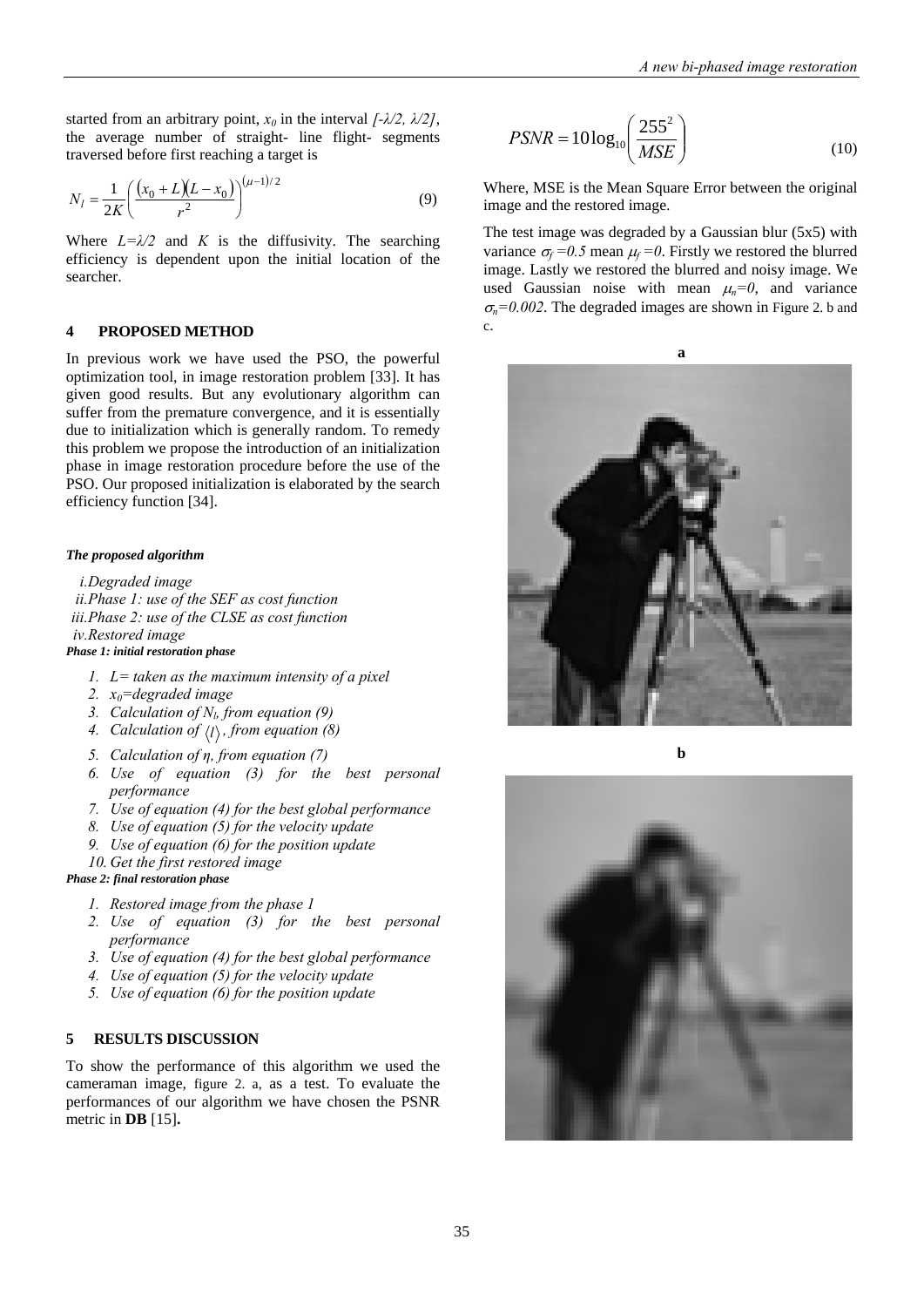

*Figure 2: test images, a. original image, b. blurred image, c. blurred and noisy image* 

The algorithm has been implemented in Matlab7.8, Windows 7 on a calculator Intel (R) Core (TM)2 Duo CPU T6600 @2.20 GHz 2.20 GHz, 4 Go of RAM, 64bits exploitation system.

*Test1*. Concerns the restoration of blurred images Figure 3, Table 1 resumes the PSNRs of the results obtained.



**Figure 3: restored image from a blurred one** 

*Test2:* Concerns the restoration of blurred and noisy images Figure 4, Table 1 resumes the PSNRs of the results obtained.



*Figure 4: restored image from a blurred and noisy one* 

*Table 1: PNSR results* 

| Image                   |   | <b>Degraded</b><br>image | <b>PSO</b> | <b>Proposed</b><br>method |
|-------------------------|---|--------------------------|------------|---------------------------|
| Blurred                 |   | 31.0834                  | 33.5485    | 35.3277                   |
| <b>Blurred</b><br>noisy | & | 28.3734                  | 30.8417    | 39.4372                   |

The results obtained in two tests interpreted by figures 3 and 4 show the amelioration introduced by our method to the operation of image restoration, and to the PSO behavior. Table 1 proved its usefulness by PSNR metrics. The running time is estimated 9min compared with the time taken by the PSO in local restoration 5min [33]. Also the results show that our method performed well for blurred and noisy image, so we have obtained a robust tool, figure 4, the blurred and noisy image gave better PSNR compared to a blurred image, Table 1.

## **6 CONCLUSION**

In previous work we have introduced the PSO in image restoration operation and we got good results. But the random initialization in this tool constituted its major drawback. So we have proposed the use of bi-phased restoration where the first phase is performed by the exploitation of the SEF defined by [34] as an optimal searching strategy of target sites performed by honeybees when searching for forage location. We got excellent results which can be ameliorated.